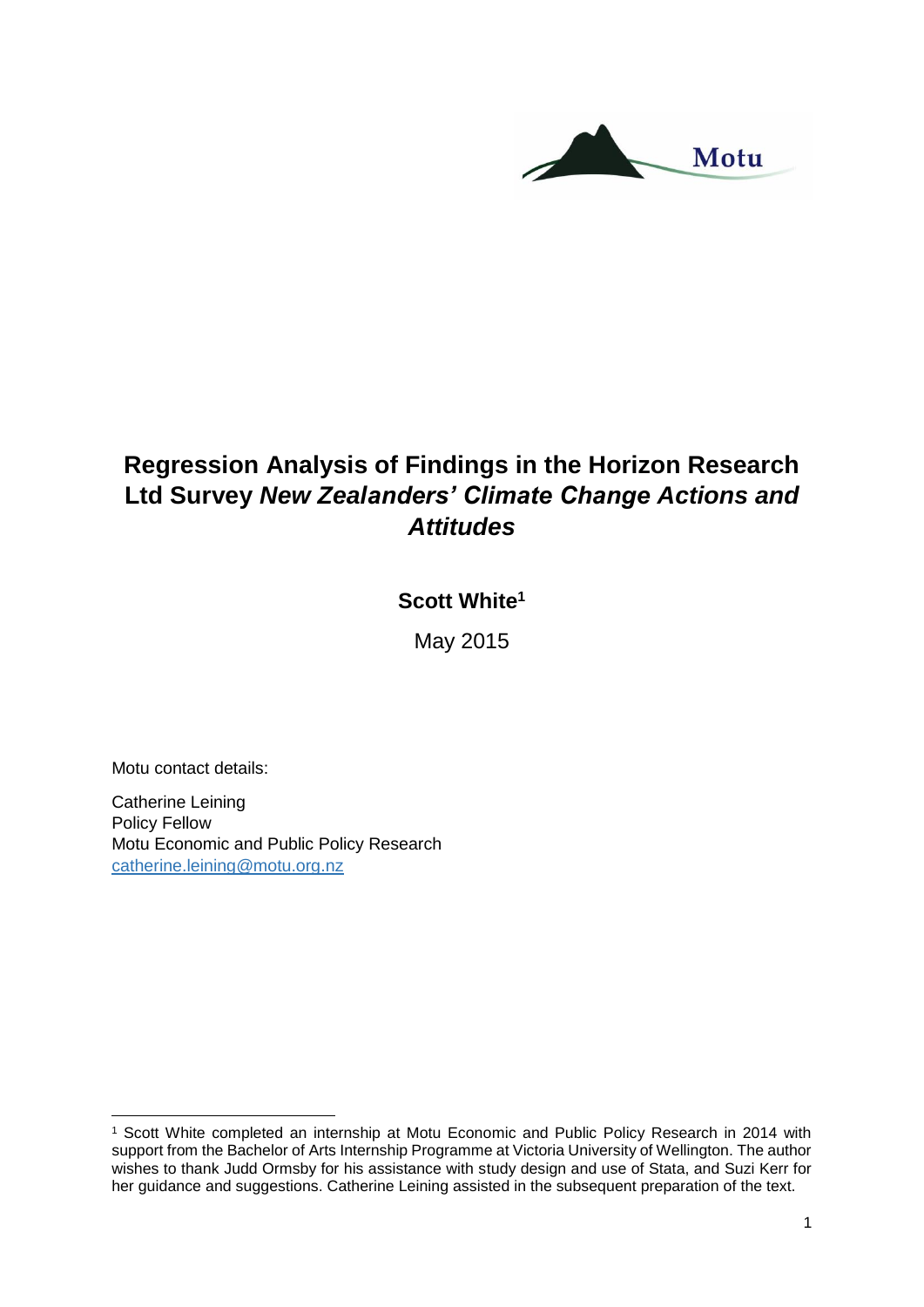## **Summary of results<sup>2</sup>**

In mid-2014, researchers from Motu Economic and Public Policy Research and Victoria University of Wellington collaborated with Horizon Research Ltd with support from the Sustainable Business Council to survey New Zealanders about their climate change beliefs and household actions that reduce emissions. Results are reported in Horizon Research Ltd (2014) and discussed in Leining and White (2015). This manuscript details the regression analysis of the survey data which is referenced by Leining and White. While bearing in mind that these results represent correlations between climate change beliefs and actions, and may not represent causal relationships, we find that:

- 1. People who do not believe their actions will make a difference to reduce climate change are*:*
	- $\circ$  Less likely to take low-commitment household actions<sup>3</sup> that reduce GHG emissions.
	- o Less likely to generate renewable energy at home.
	- $\circ$  Less likely to change their transport behaviour (e.g. car or airplane travel) in ways that reduce GHG emissions.
	- $\circ$  Less likely to change their diet behaviour in ways that reduce GHG emissions.
- 2. People who do not believe that people like them are likely to be affected by climate change are:
	- $\circ$  Less likely to make low-commitment household actions that reduce GHG emissions.
	- o Less likely to generate renewable energy at home.
	- $\circ$  Less likely to change their transport behaviour in ways that reduce GHG emissions.
	- o Less likely to change their diet behaviour in ways that reduce GHG emissions.
- 3. There is some evidence that perceived effectiveness of personal actions to reduce climate change and perceived likelihood of climate change impacts on people like oneself act as substitute motivators rather than complementary motivators in people's decision to take some types of household mitigation actions. In some cases, if people

**<sup>.</sup>**  $2$  This work was prepared during an internship and has not been fully peer-reviewed. The data set analysed in this paper was collected prior to finalisation of the survey, which means that 25 responses (out of 2246) were not included. This exclusion is not material to the high-level conclusions reached in the paper.

<sup>&</sup>lt;sup>3</sup> The examples provided were installing household products to save energy, conserving water at home, reducing home energy use for air conditioning, heating or lighting, and considering energy or GHG emissions when making major purchasing decisions.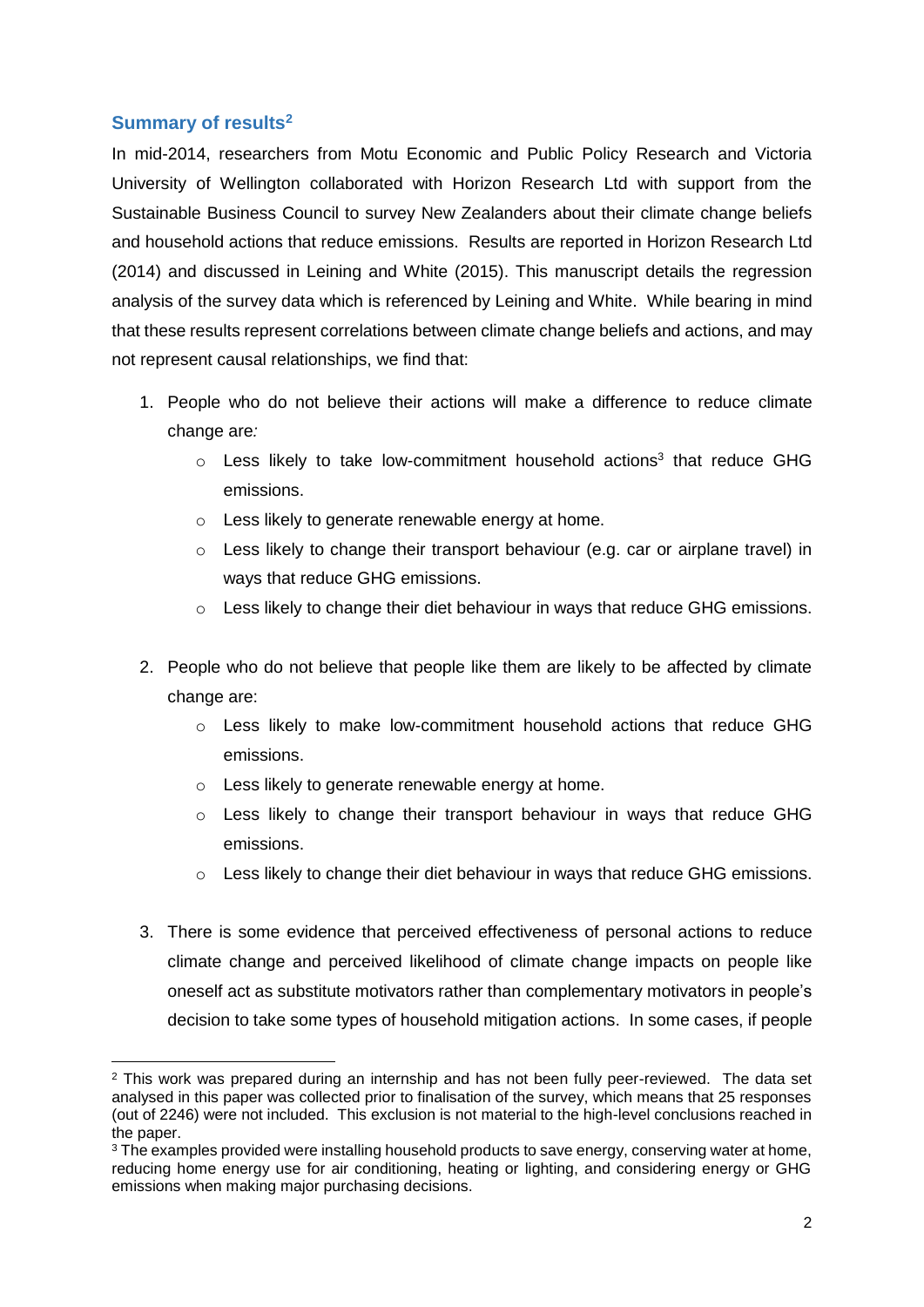are strongly motivated to act by one of these beliefs, then the other appears to have less influence.

## **Dependent Variable: Low-Commitment Actions**

In our survey we asked respondents four questions regarding their intentions to undertake specific relatively low-cost, low-commitment household actions; the actions selected contribute to reducing emissions. These questions were combined into one variable – *lowcommitment actions* – which covers the likelihood that in the next 12 months, respondents will:

- Install household products to save energy (e.g., low-energy light bulbs)
- Conserve water at home (e.g., when cooking or showering)
- Reduce home energy use for air-conditioning, heating or lighting
- Consider energy or greenhouse gas emissions when making major purchasing decisions (e.g., house, car).

Respondents answered on a scale of 0 (not likely at all) to 5 (very likely). The variable *lowcommitment actions* is defined as a person's mean response to these four questions.<sup>4</sup> We can think of people with a higher value recorded for *low-commitment actions* as people who are more likely to engage in cheaper and easier emission-reduction household actions in the next 12 months.

#### **Regressions**

**.** 

Table 1 shows a number of different regressions of *low-commitment actions* against various independent variables.

Regression 1 (Column r1) shows *low-commitment actions* regressed against *powerlessness*. *Powerlessness* (i.e. low self-efficacy) is defined as an individual's response to the question: "Even if I do something to reduce climate change, my actions will make no difference." Answers range from -3 (strongly disagree with the statement – an expression of perceived self-efficacy) to  $+3$  (strongly agree – an expression of perceived powerlessness).<sup>5</sup>

Regression 1 estimates the coefficient in the equation:

*low-commitment actions* =  $\beta_0 + \beta_1$  (powerlessness) +  $\epsilon$ 

The estimated coefficient on *self-efficacy* is negative and statistically significant at the 1% level. The estimated equation is:

*low-commitment actions* =  $4.574 - 0.172$  (powerlessness) +  $\epsilon$ 

<sup>4</sup> People who did not respond to one or more of these questions were dropped from the analysis.

<sup>5</sup> Hence people who have a high value for powerlessness do not think their actions are very effective.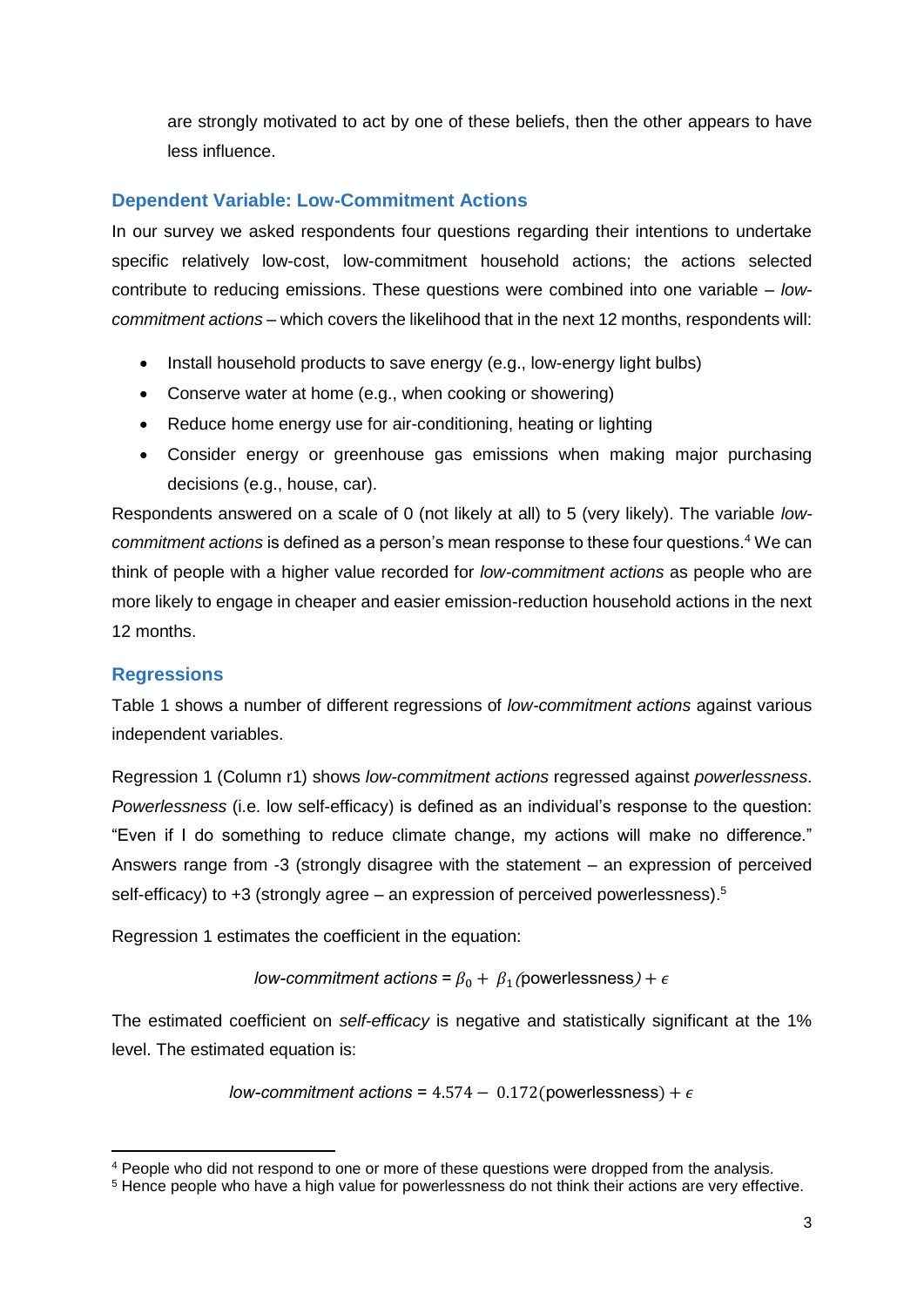| <b>Table 1</b>                          | <b>Low-Commitment Household Actions</b> |             |            |            |             |             |
|-----------------------------------------|-----------------------------------------|-------------|------------|------------|-------------|-------------|
|                                         | r1                                      | r2          | r3         | r4         | r5          | r6          |
| <b>Powerlessness</b>                    | $-0.172***$                             | $-0.134***$ |            |            | $-0.104***$ | $-0.207***$ |
|                                         | (0.011)                                 | (0.013)     |            |            | (0.011)     | (0.026)     |
| <b>Personal impacts</b>                 |                                         |             | $0.319***$ | $0.232***$ | $0.248***$  | $0.121***$  |
|                                         |                                         |             | (0.016)    | (0.021)    | (0.017)     | (0.034)     |
| Powerlessness $\times$ personal impacts |                                         |             |            |            |             | $0.031***$  |
|                                         |                                         |             |            |            |             | (0.007)     |
| <b>Constant (Y intercept)</b>           | $4.574***$                              | 4.560***    | $2.891***$ | $3.276***$ | $3.513***$  | 3.962***    |
|                                         | (0.045)                                 | (0.048)     | (0.055)    | (0.079)    | (0.086)     | (0.135)     |
| N                                       | 1800                                    | 1026        | 1799       | 1031       | 1791        | 1791        |
| r2                                      | 0.129                                   | 0.098       | 0.182      | 0.109      | 0.22        | 0.228       |

**\* p<.1, \*\* p<.05, \*\*\* p<.01**

**Standard errors in parentheses**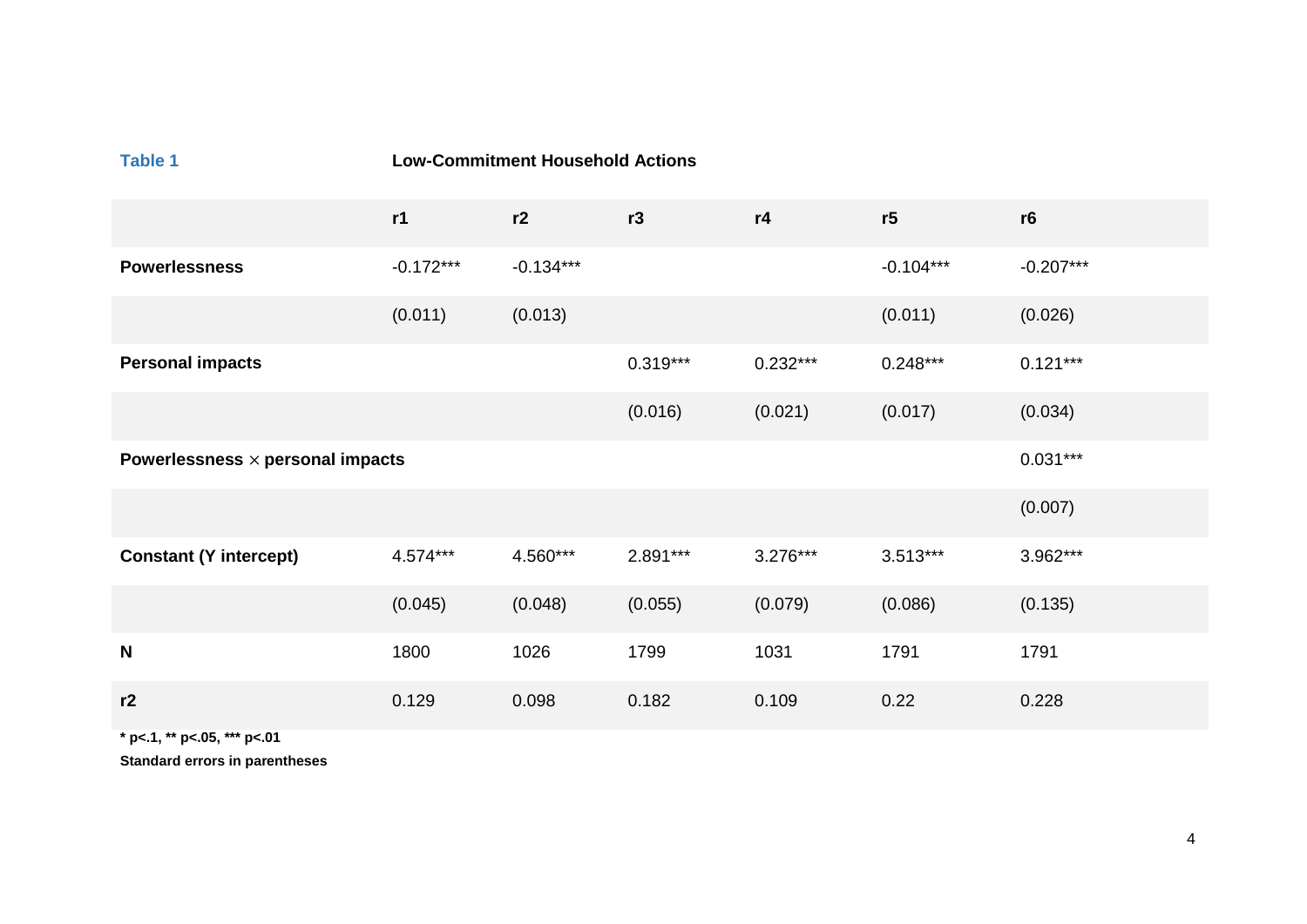Hence the lower individuals' perceived self-efficacy is, the less likely they are to engage in 'easy' household mitigation actions. An increase of *powerlessness* by one point is correlated with a decrease in *low-commitment actions* of 0.172. Greater perceived *powerlessness* corresponds to a decrease in *low-commitment actions*. The bar graph below demonstrates the correlation between these two variables.



Powerlessness (increasing)

Regression 2 shows *low-commitment actions* regressed against *powerlessness;* however, individuals who have some uncertainty about whether climate change is happening have been removed from analysis. <sup>6</sup> This is defined as individuals who answered 'strongly disagree', 'disagree' or neutrally to the question "I am uncertain that climate change is really happening."

Again, the coefficient is negative and statistically significant at the 1% level. An increase of *powerlessness* by one point is correlated with a decrease in *low-commitment actions* by 0.134. As perceived powerlessness increases, this correlates to a decrease in low-commitment actions. The bar graph below demonstrates the correlation between these two variables.

**<sup>.</sup>**  $6$  That is, we asked people on a scale of 1 (disagree) to 5 (agree) how much they agree with the following statement: "I am uncertain that climate change is really happening." People who responded with 3, 4 or 5 have been dropped from the analysis in regression 2. As can be seen in table 1, this drops around 770 people.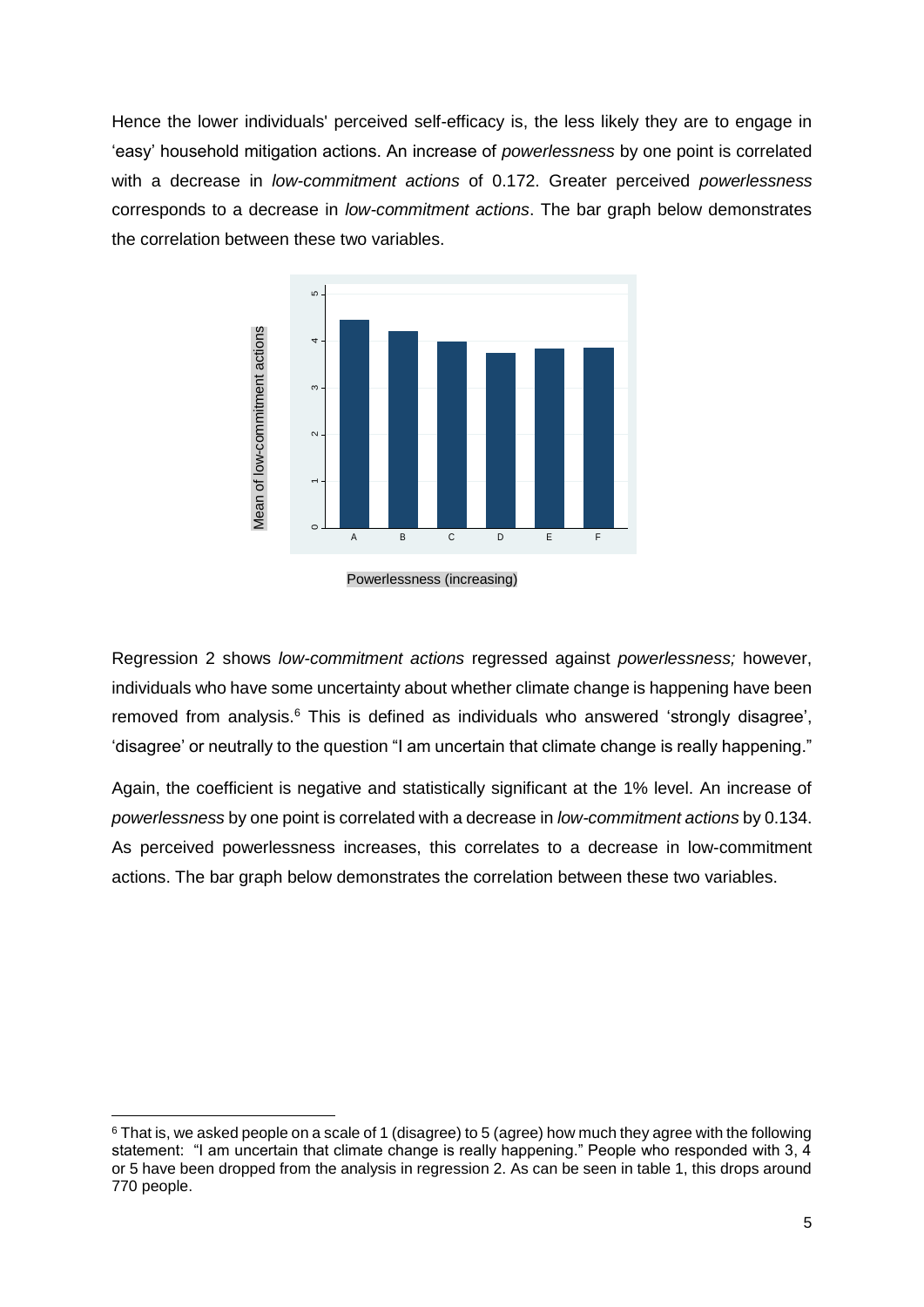

Powerlessness (increasing)

Regression 3 shows *low-commitment actions* regressed against *personal impacts. Personal impacts* is defined as an individual's response to the question "Climate change is likely to have a big impact on people like me." Answers range from 0 (strongly disagree) to 5 (strongly agree).

The coefficient is positive and statistically significant at the 1% level. An increase of *personal impacts* by one point correlates to an increase in *low-commitment actions* of 0.319. As the perceived likelihood of impacts of climate change on people like oneself increases, this correlates to an increase in low-commitment actions. The bar graph below demonstrates the



Personal impacts (increasing)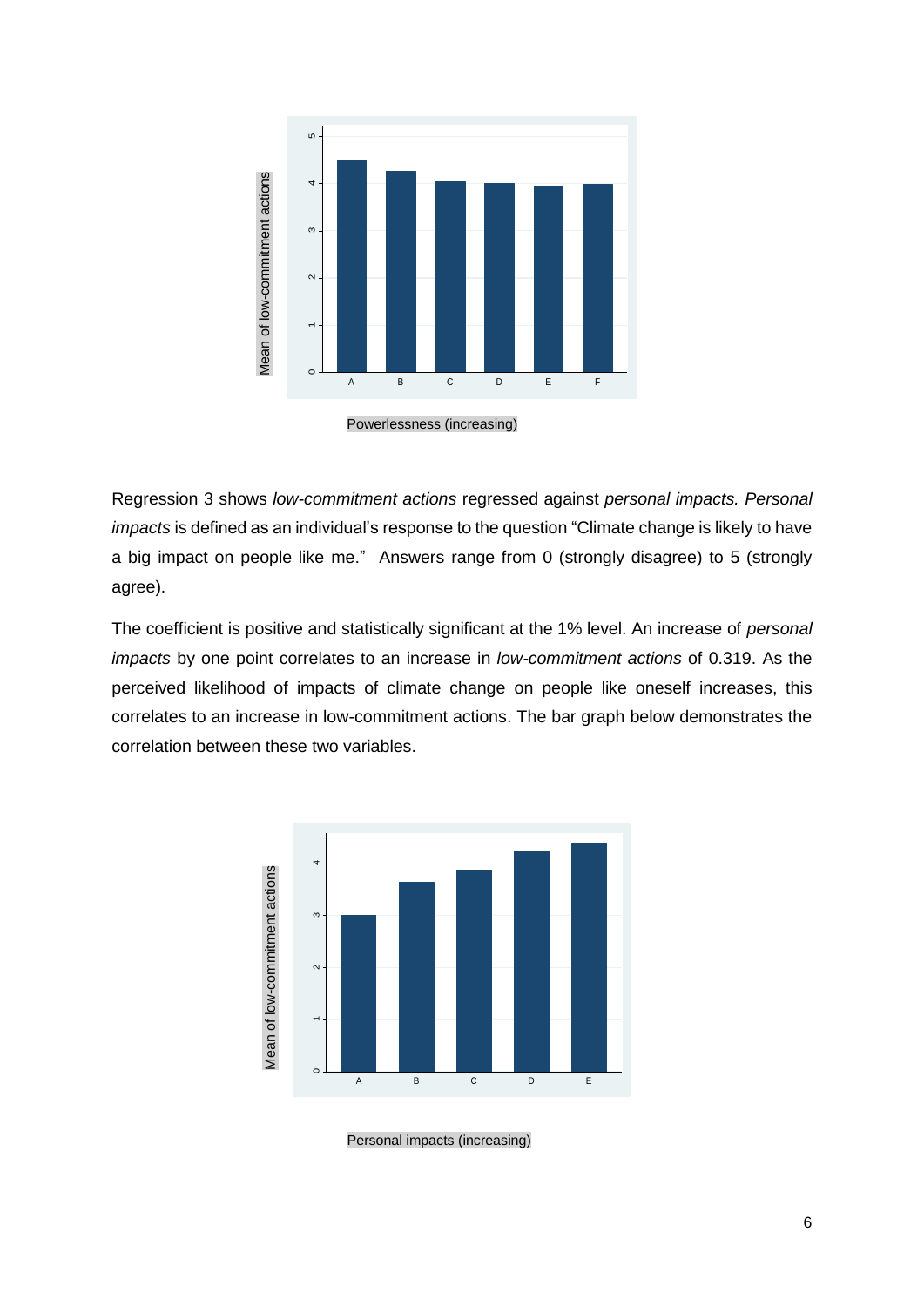Regression 4 again shows *low-commitment actions* regressed against *personal impacts;* however, individuals who have some uncertainty about whether climate change is happening have been removed from analysis.<sup>7</sup> This is defined as individuals who answered 'strongly disagree', 'disagree' or neutrally to the question "I am uncertain that climate change is really happening."

Again, the coefficient is positive and statistically significant at the 1% level. An increase of *personal impacts* by one point correlates to an increase in *low-commitment actions* of 0.232. As the perceived likelihood of impacts of climate change on people like oneself increases, this correlates to an increase in low-commitment actions. The bar graph below demonstrates the correlation between these two variables.



Personal impacts (increasing)

Regression 5 estimates the equation:

#### *low-commitment actions*  $= \ \beta_0 + \ \beta_1$  *(*powerlessness $) + \beta_2$  (personal impacts $) + \epsilon$

so that the coefficients on *powerlessness* and *personal impacts* have the same interpretation as they do in regressions 4-5 (namely the marginal effect/correlation of *powerlessness* on *lowcommitment actions)*. Estimating both at once should be superior to estimating the coefficients separately since separate estimation will produce biased results if *personal impacts* and *powerlessness* are in fact correlated with one another. The estimated coefficients are similar to those in regressions 1- 4 and are statistically significant at the 1% level. **Process are seen in table 1** this drops around 770 people.<br>
The second impacts (increasing the second impacts of low-commitment actions =  $\beta_0 + \beta_1$  (powerless<br>
so that the coefficients on *powerlessness* and *perso*<br>
a

**<sup>.</sup>**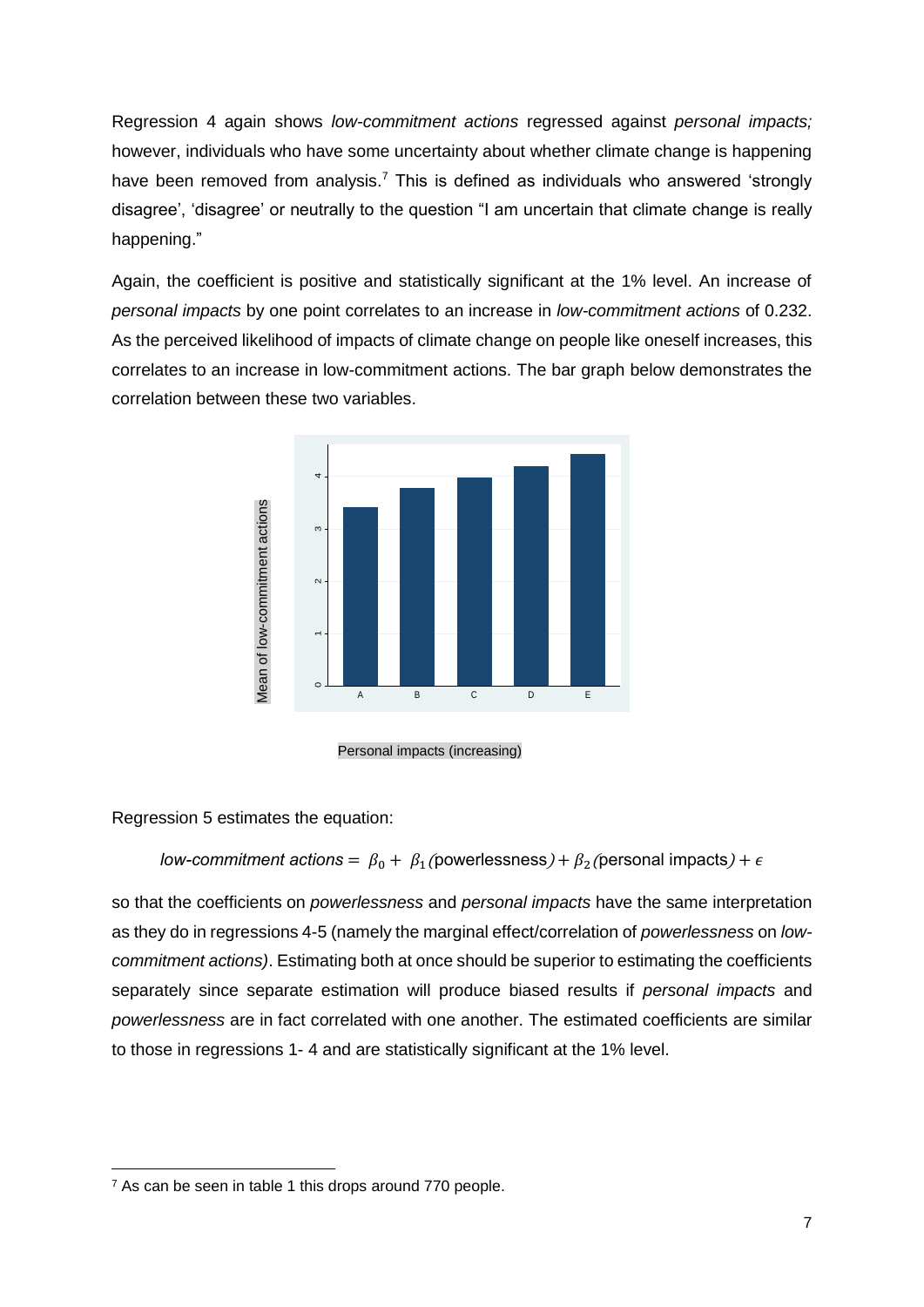Regression 6 estimates the equation:

*low-commitment actions*

 $= \, \beta_0 + \, \beta_1$  (powerlessness $) + \beta_2$  (personal impacts $) + \, \beta_3$  (powerlessness  $\times$  personal impacts) +  $\epsilon$ 

and the estimated equation is:

*low-commitment actions*

 $= 3.962 - 0.207$ (powerlessness) + 0.121 (personal impacts)

 $+$  0.031(powerlessness  $\times$  personal impacts) +  $\epsilon$ 

This model allows the effect of *powerlessness* to depend on *personal impacts* and vice-versa. Hence the coefficients on *powerlessness* and *personal impacts* no longer have the same interpretation as in regressions 1-5 (they are no longer the marginal effects of these variables). Instead the marginal effect of *powerlessness* on *low-commitment actions* is now  $\beta_1$  +  $\beta_2$  × (personal impacts) and is estimated to be  $-0.207 + 0.031 \times$  (personal impacts). This implies that when taking low-commitment actions, the effect of perceived powerlessness is smaller for people who believe that people like them will likely be affected by climate change. Likewise the marginal effect of *personal impacts* is estimated to be  $0.121 + 0.031 \times$ (powerlessness). Hence the more powerless people feel, the greater the effect of their beliefs about whether climate change will likely impact on people like them.

In essence the results of Regression 6 suggest that perceived impacts of climate change on people like oneself and perceived self-efficacy are substitute motivators. When people are highly motivated by one belief, the other has little further effect on their decision to take lowcommitment household actions.

#### **Dependent Variable: Renewable Generation**

In our survey we asked respondents one question regarding the likelihood that in the next 12 months, they will generate renewable energy at home (through solar, wind, geothermal or biomass). This question was covered by the variable *renewable generation.* 

Respondents answered on a scale of 0 (not likely at all) to 5 (very likely). The variable *renewable generation* is defined as a person's mean response to this question.<sup>8</sup> We can think of people with a higher value of *renewable generation* as people who are more likely to generate renewable energy at home in the next 12 months.

**<sup>.</sup>** <sup>8</sup> People who did not answer this question are coded as having a missing value for high commitment actions.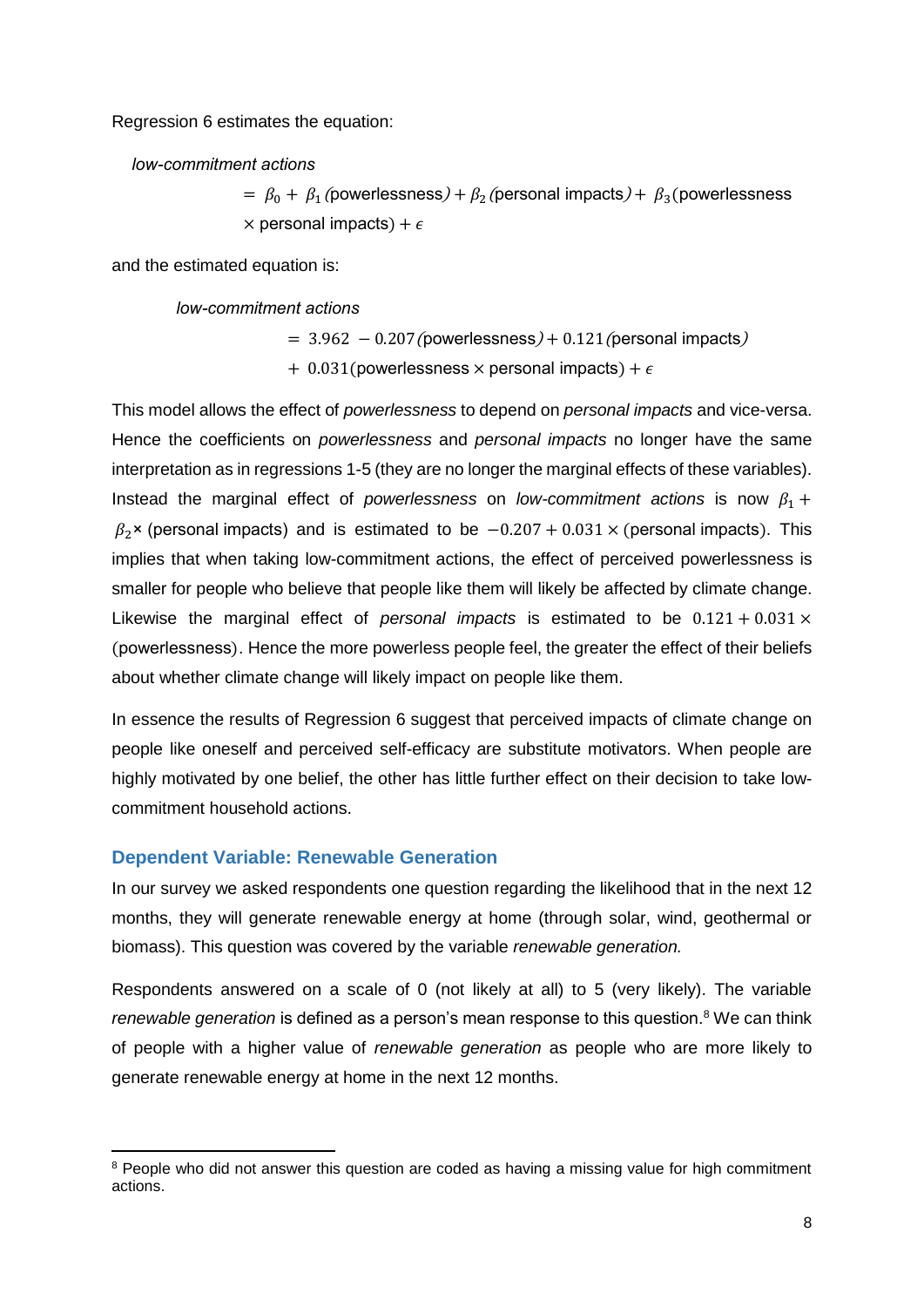#### **Regressions**

Table 2 shows a number of different regressions of *renewable generation* against various independent variables.

Regression 7 shows *renewable generation* regressed against *powerlessness*. The coefficient is negative and statistically significant at the 1% level. An increase of *powerlessness* by one point correlates to a decrease in *renewable generation* by 0.126. Greater perceived powerlessness corresponds to a decrease in the likelihood of renewable generation at home. The bar graph below demonstrates the correlation between these two variables.



Powerlessness (increasing)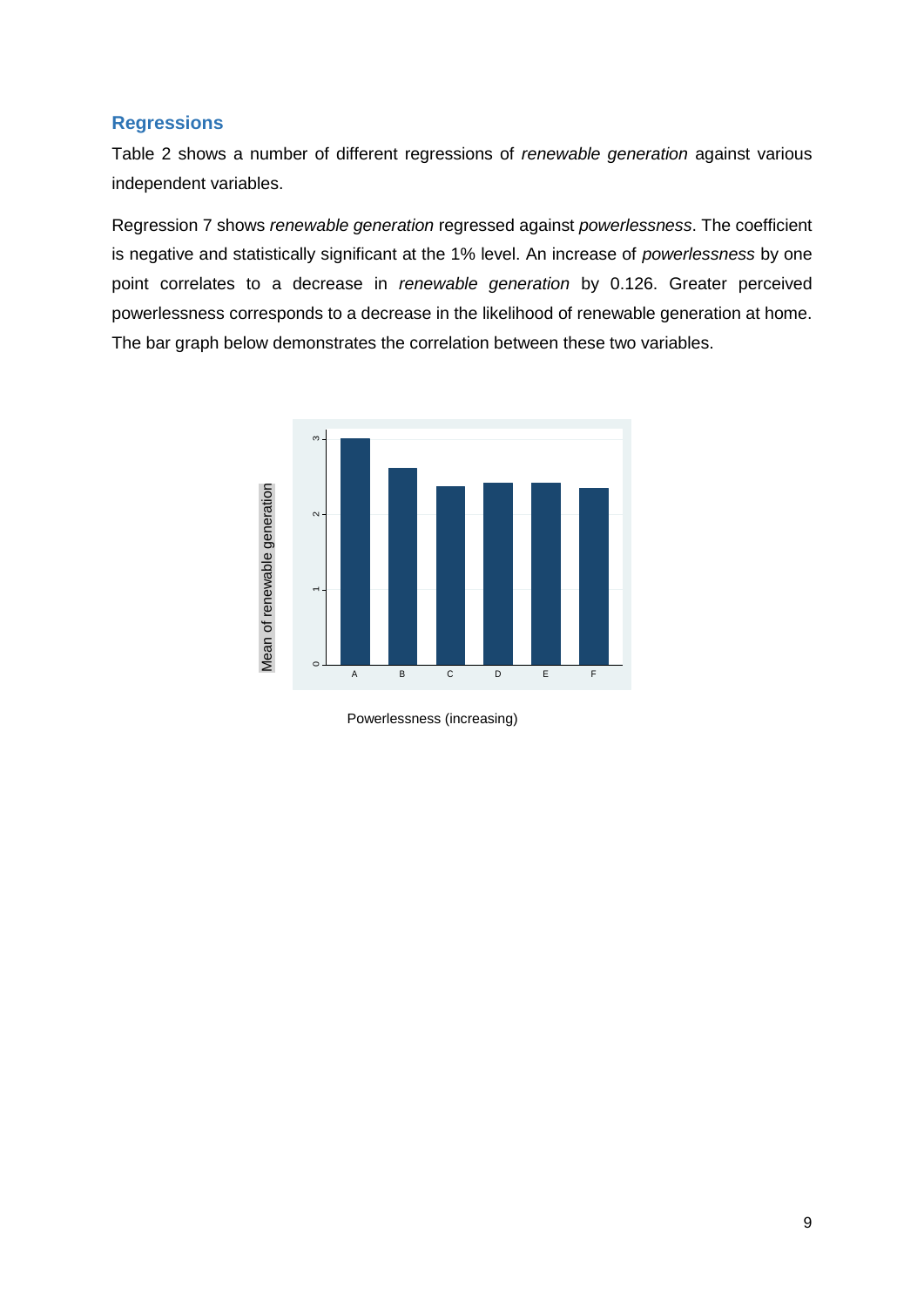| <b>Table 2</b>                          | <b>Renewable Generation</b> |             |            |            |             |             |  |
|-----------------------------------------|-----------------------------|-------------|------------|------------|-------------|-------------|--|
|                                         | r7                          | r8          | r9         | r10        | r11         | r12         |  |
| <b>Powerlessness</b>                    | $-0.126***$                 | $-0.130***$ |            |            | $-0.104***$ | $-0.207***$ |  |
|                                         | (0.017)                     | (0.023)     |            |            | (0.011)     | (0.026)     |  |
| <b>Personal impacts</b>                 |                             |             | $0.252***$ | $0.205***$ | $0.248***$  | $0.121***$  |  |
|                                         |                             |             | (0.026)    | (0.038)    | (0.017)     | (0.034)     |  |
| Powerlessness $\times$ personal impacts |                             |             |            |            |             | $0.031***$  |  |
|                                         |                             |             |            |            |             | (0.007)     |  |
| <b>Constant (Y intercept)</b>           | 2.958***                    | 2.981***    | $1.660***$ | $1.802***$ | $3.513***$  | 3.962***    |  |
|                                         | (0.073)                     | (0.089)     | (0.090)    | (0.145)    | (0.086)     | (0.135)     |  |
| N                                       | 1806                        | 1020        | 1801       | 1024       | 1791        | 1791        |  |
| r2                                      | 0.03                        | 0.029       | 0.05       | 0.028      | 0.22        | 0.228       |  |
|                                         |                             |             |            |            |             |             |  |

**\* p<.1, \*\* p<.05, \*\*\* p<.01**

**Standard errors in parentheses**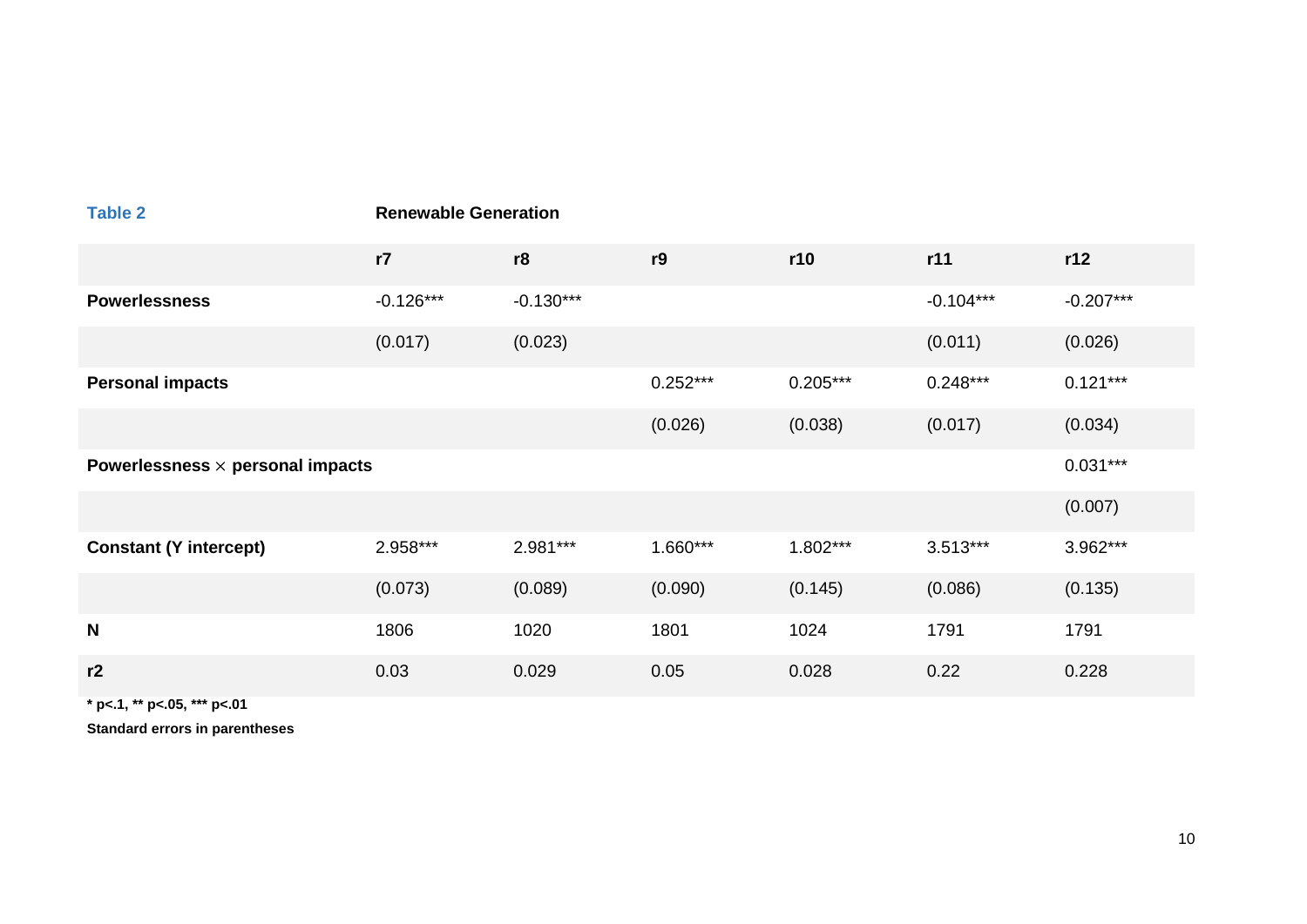Regression 8 shows *renewable generation* regressed against *powerlessness;* however, individuals who have some uncertainty about whether climate change is happening have been removed from analysis.<sup>9</sup> The coefficient is negative and statistically significant at the 1% level. An increase of *powerlessness* by one point correlates to a decrease in *renewable generation* by 0.130. Greater powerlessness corresponds to a decrease in the likelihood of renewable generation at home. The bar graph below demonstrates the correlation between these two variables.



Powerlessness (increasing)

Regression 9 shows *renewable generation* regressed against *personal impacts*. The coefficient is positive and statistically significant. An increase of *personal impacts* by one point corresponds to an increase in *renewable generation* by 0.252. As the perceived likelihood of impacts of climate change on people like oneself increases, this correlates to an increase in the likelihood of renewable generation at home. The bar graph below demonstrates the correlation between these two variables.

<sup>9</sup> As can be seen in table 2 this drops around 786 people.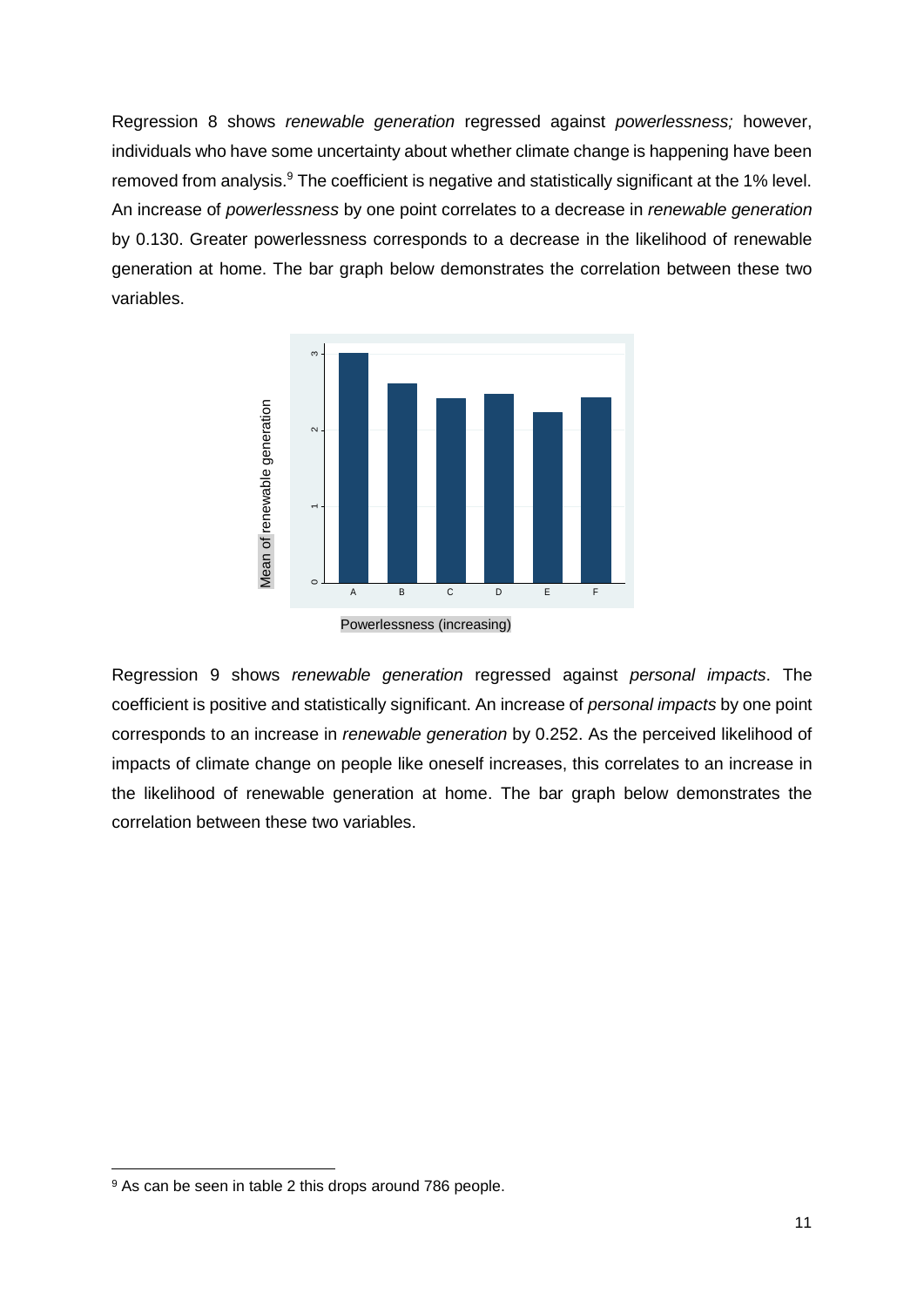

Personal impacts (increasing)

Regression 10 shows *renewable generation* regressed against *personal impacts;* however, individuals who have some uncertainty about whether climate change is happening have been removed from the analysis.<sup>10</sup> The coefficient is positive and statistically significant. An increase of *personal impacts* by one point corresponds to an increase in *renewable generation* by 0.205. As the perceived likelihood of impacts of climate change on people like oneself increases, this correlates to an increase in the likelihood of renewable generation at home.



Personal impacts (increasing)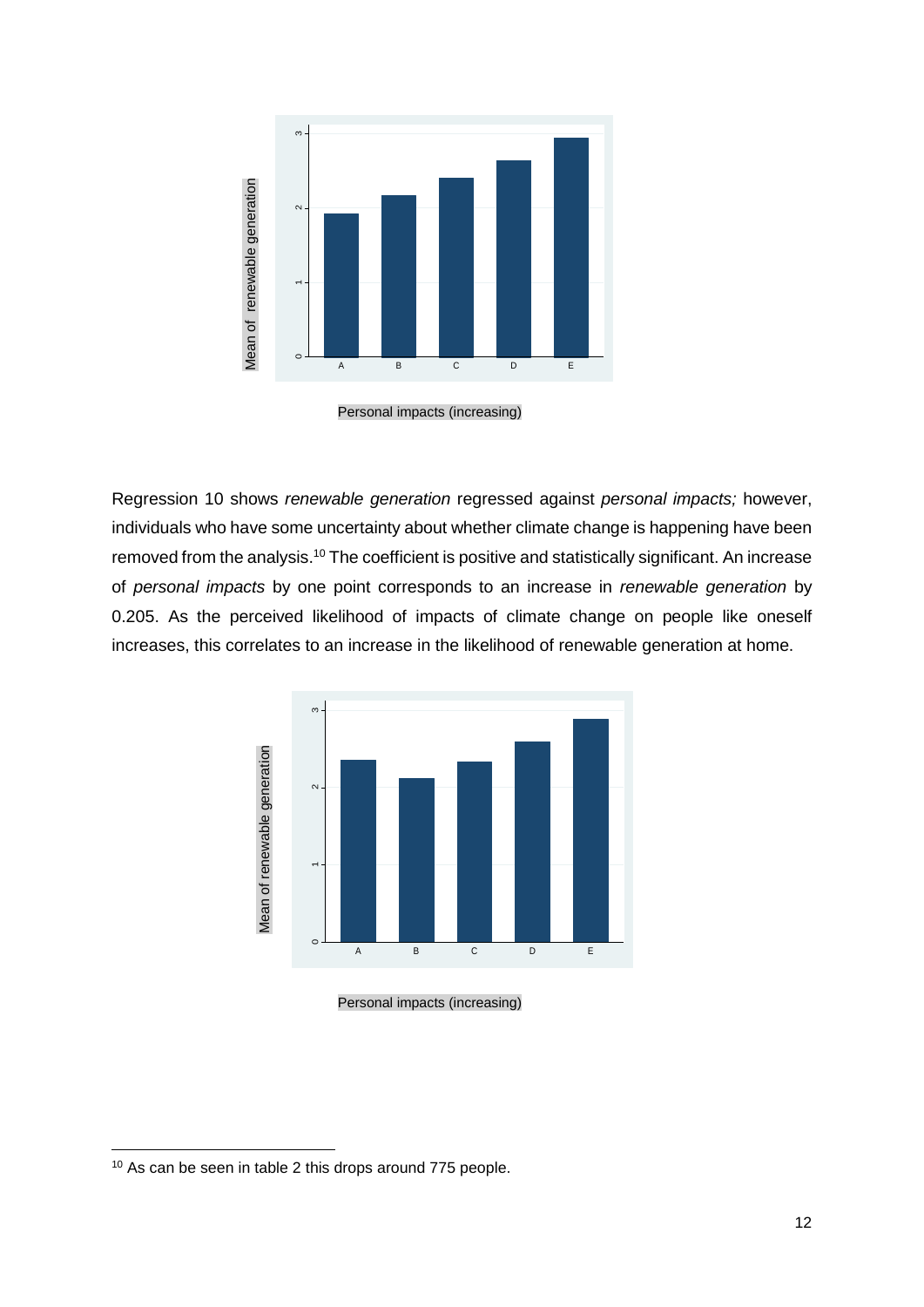Regression 11 shows that when we estimate the effects of *powerlessness* and *personal impacts* on *renewable generation* in the same regressions, our earlier results are not changed. There is still a statistically significant decrease in *renewable generation* as *powerlessness* increases and likewise a statistically significant increase in *renewable generation* as *personal impacts* increase.

Regression 12 looks to see how *powerlessness* and *personal impacts* interact with one another. The positive coefficient on the interaction term shows that perceived impacts of climate change on people like oneself and perceived self-efficacy are substitute motivators. When people are highly motivated by one belief, the other has little further effect on their decision to generate renewable energy at home. The more powerless people feel, the greater the effect of their beliefs about whether climate change will likely impact on people like them.

### **Dependent Variable: Change Diet Actions**

In our survey we asked respondents two question regarding changing diet behaviours as a way of reducing emissions. These questions becomes the variable – *change diet actions* – which covers the likelihood that respondents will:

- Avoid or reduce eating meat
- Avoid or reduce eating dairy products.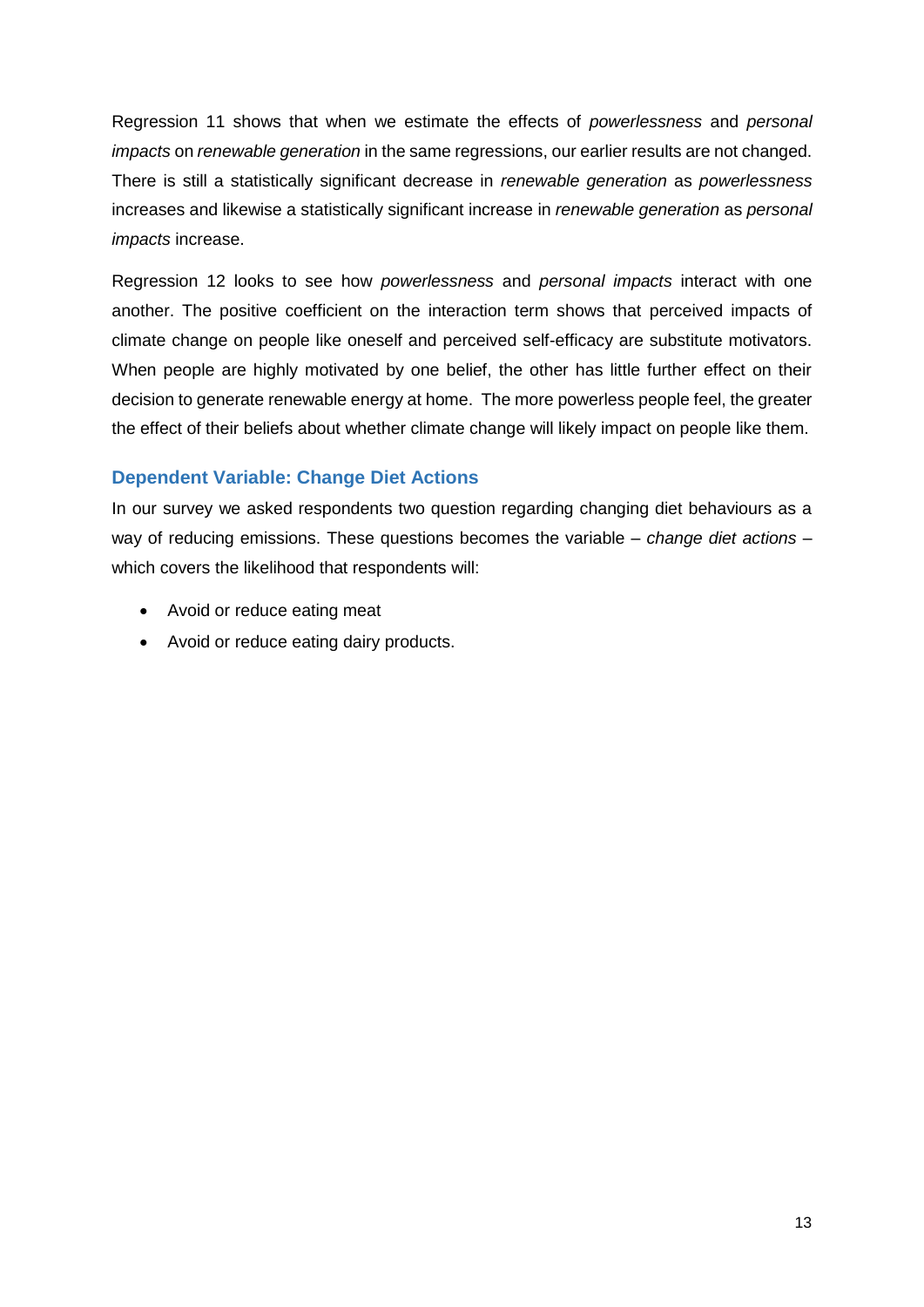| Table 3                          | <b>Change Diet Actions</b> |             |            |            |             |            |  |
|----------------------------------|----------------------------|-------------|------------|------------|-------------|------------|--|
|                                  | r13                        | r14         | r15        | r16        | r17         | r18        |  |
| <b>Powerlessness</b>             | $-0.175***$                | $-0.171***$ |            |            | $-0.097***$ | $-0.095**$ |  |
|                                  | (0.015)                    | (0.021)     |            |            | (0.016)     | (0.038)    |  |
| <b>Personal impacts</b>          |                            |             | $0.349***$ | $0.322***$ | $0.284***$  | $0.287***$ |  |
|                                  |                            |             | (0.023)    | (0.033)    | (0.025)     | (0.049)    |  |
| Powerlessness x personal impacts |                            |             |            | $-0.001$   |             |            |  |
|                                  |                            |             |            |            |             | (0.011)    |  |
| <b>Constant (Y intercept)</b>    | 2.902***                   | 2.998***    | $1.111***$ | $1.270***$ | 1.686***    | $1.677***$ |  |
|                                  | (0.063)                    | (0.079)     | (0.079)    | (0.128)    | (0.122)     | (0.194)    |  |
| $\mathbf N$                      | 1871                       | 1065        | 1865       | 1068       | 1858        | 1858       |  |
| r2                               | 0.07                       | 0.06        | 0.114      | 0.08       | 0.131       | 0.131      |  |

**\* p<.1, \*\* p<.05, \*\*\* p<.01**

**Standard errors in parentheses**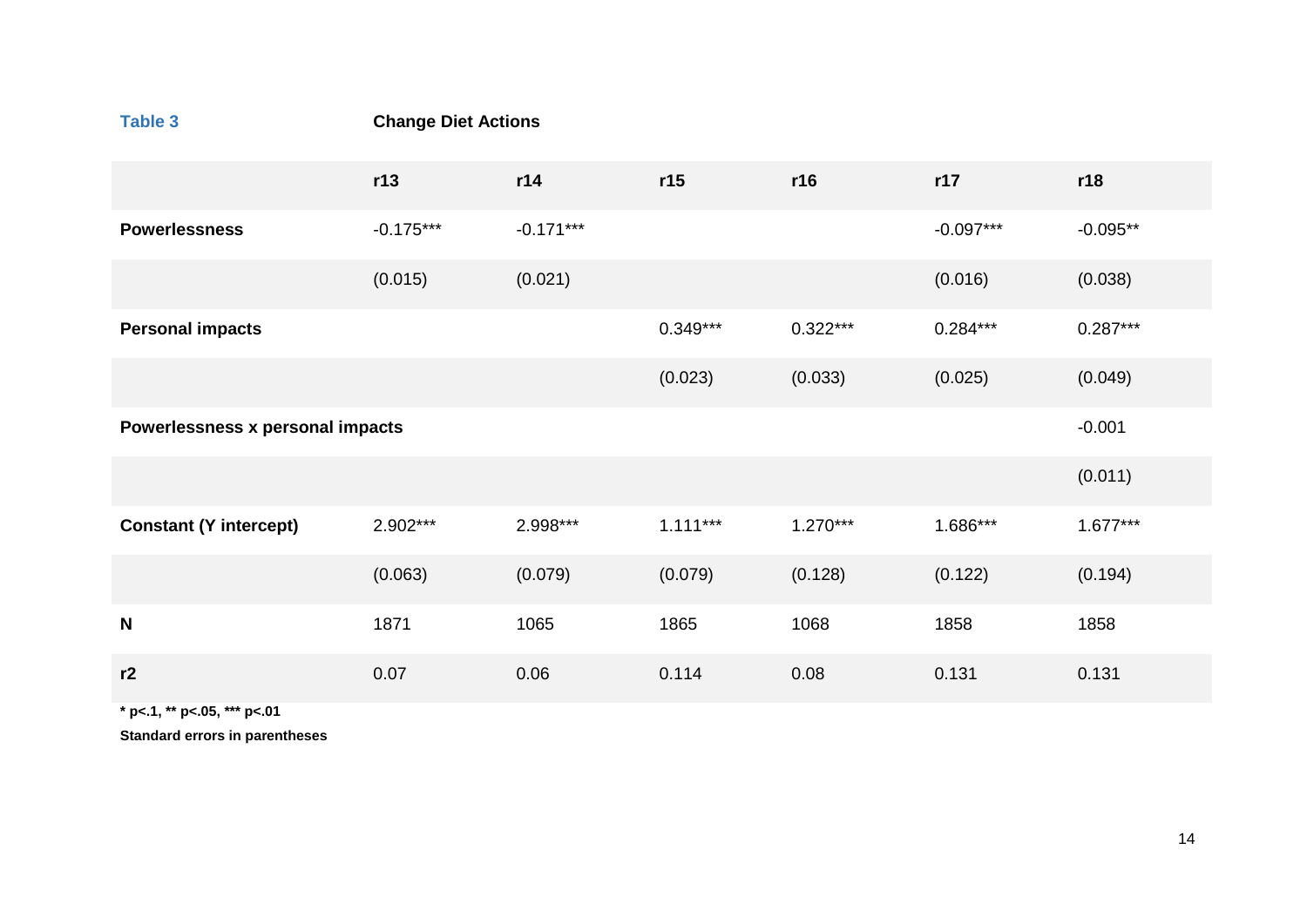Respondents answered on a scale of 0 (not likely at all) to 5 (very likely). The variable *change diet actions* is defined as a person's mean responses to these questions.<sup>11</sup> We can think of people with a higher value of *change diet actions* as people who are more likely to engage in diet/food emission reduction activities.

#### **Regressions**

Table 3 shows a number of different regressions of *change diet actions* against various independent variables.

Regression 13 shows *change diet actions* regressed against *powerlessness*. The coefficient is negative and statistically significant at the 1% level. An increase of *powerlessness* by one point correlates to a decrease in *change diet actions* by 0.175. Greater perceived powerlessness corresponds to a decrease in diet actions. The bar graph below demonstrates the correlation between these two variables.



Powerlessness (increasing)

Regression 14 shows *change diet actions* regressed against *powerlessness;* however, individuals who have some uncertainty about whether climate change is happening have been removed from analysis.<sup>12</sup> The coefficient is negative and statistically significant at the 1% level. An increase of *powerlessness* by one point correlates to a decrease in *change diet actions* by 0.171. Greater perceived powerlessness corresponds to a decrease in diet actions. The bar graph below demonstrates the correlation between these two variables. France of the seen in table 3 this drops around 806 people.<br>
The seen in table 3 this drops are seen in table 3 this drops are seen in table 3 this drops around 806 people.<br>
The seen in table 3 this drops around 806 people

**<sup>.</sup>** <sup>11</sup> People who did not answer either of these questions are dropped from the analysis of diet.<br><sup>12</sup> As can be seen in table 3 this drops around 806 people.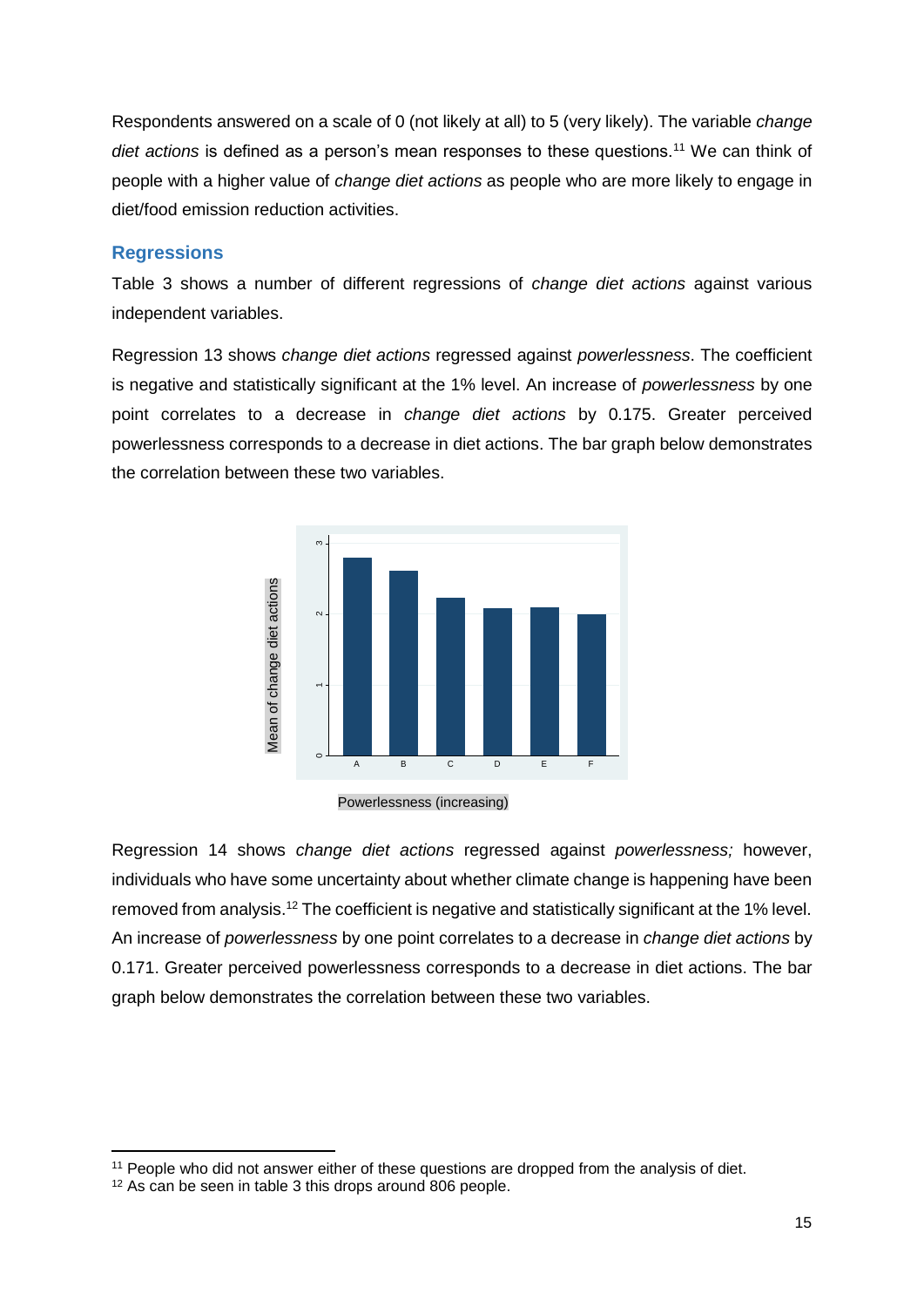

Powerlessness (increasing)

Regression 15 shows *change diet actions* regressed against *personal impacts.* The coefficient is positive and statistically significant at the 1% level. An increase of *personal impacts* by one point correlates to an increase in *change diet actions* by 0.349. Higher perceived likelihood that climate change will impact on people like oneself correlates to an increase in diet actions. The bar graph below demonstrates the correlation between these two variables.





Regression 16 shows *change diet actions* regressed against *personal impacts;* however, individuals who have some uncertainty about whether climate change is happening have been removed from analysis.<sup>13</sup> The coefficient is positive and statistically significant at the 1% level. An increase of *personal impacts* by one point correlates to an increase in *change diet actions* by 0.322. Higher perceived likelihood that climate change will impact on people like oneself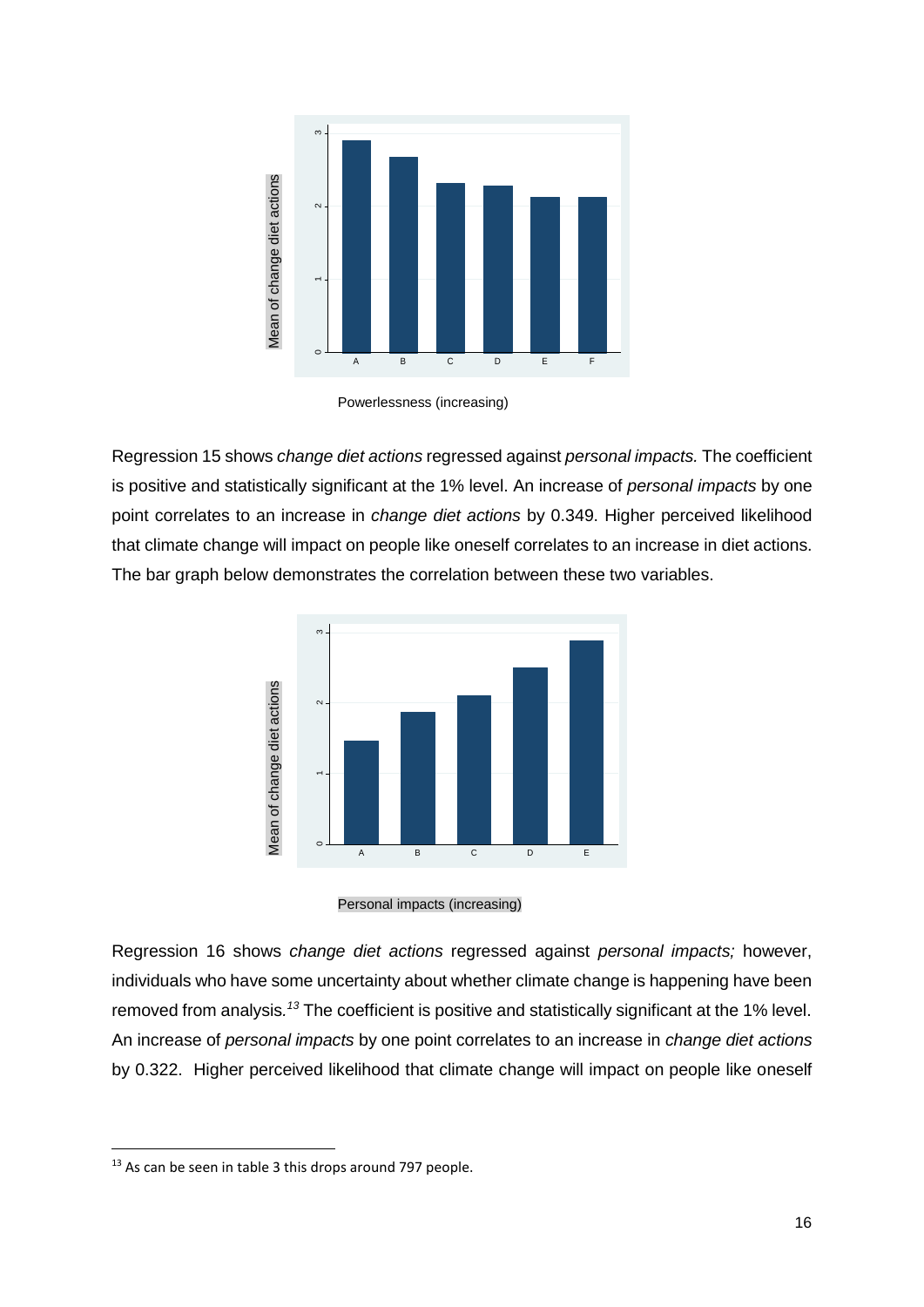correlates to an increase in diet actions. The bar graph below demonstrates the correlation between these two variables.



Personal impacts (increasing)

Regression 16 shows that estimating the effects of *powerlessness* and *personal impacts* jointly does not change the conclusions of regressions 13-16.

The interaction term in regression 17 is not significantly different to 0; there is no evidence of an interaction effect between these two variables.

## **Dependent Variable: Change Transport Actions**

In our survey we asked respondents two question regarding changing transport behaviours as a way of reducing emissions. These questions becomes the variable – *change transport actions* – which covers the likelihood that respondents will:

- Avoid or reduce air travel
- Avoid or reduce car travel (e.g. walk, cycle, use public transport, car-pooling).

Respondents answered on a scale of 0 (not likely at all) to 5 (very likely). The variable *change transport actions* is defined as a person's mean responses to these questions.<sup>14</sup> We can think of people with a higher value of *change transport actions* as people who are more likely to engage in transport emission reduction activities.

#### **Regressions**

**.** 

Table 4 shows a number of different regressions of *change transport actions* against various independent variables.

<sup>&</sup>lt;sup>14</sup> People who did not answer either of these questions are coded as having a missing value for change transport actions.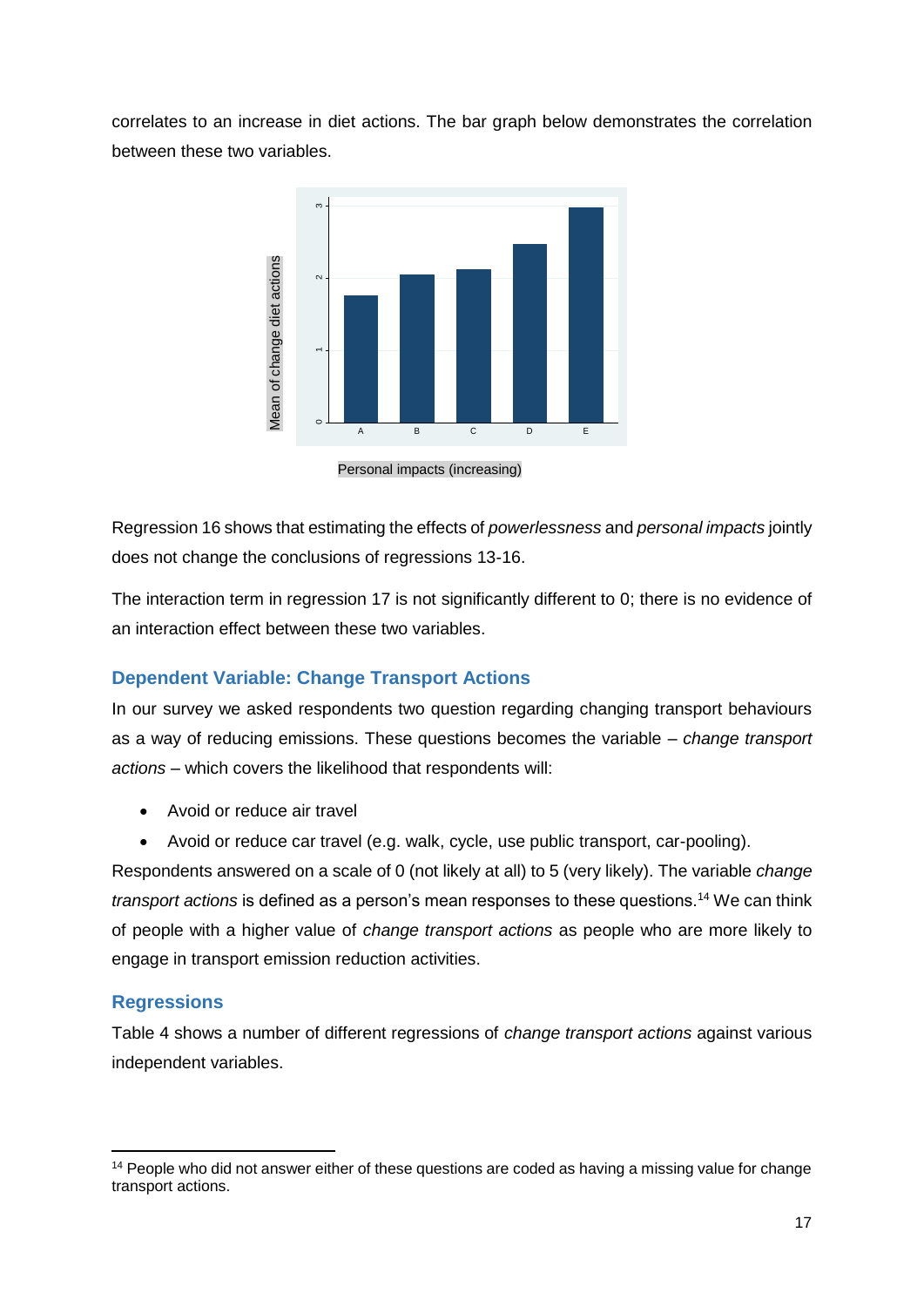| <b>Table 4</b>                   | <b>Change Transport Behaviour</b> |             |            |            |             |             |
|----------------------------------|-----------------------------------|-------------|------------|------------|-------------|-------------|
|                                  | r19                               | r20         | r21        | r22        | r23         | r24         |
|                                  | b/se                              | b/se        | b/se       | b/se       | b/se        | b/se        |
| <b>Powerlessness</b>             | $-0.210***$                       | $-0.178***$ |            |            | $-0.108***$ | $-0.103***$ |
|                                  | (0.014)                           | (0.019)     |            |            | (0.015)     | (0.035)     |
| <b>Personal impacts</b>          |                                   |             | $0.441***$ | $0.369***$ | $0.366***$  | $0.372***$  |
|                                  |                                   |             | (0.021)    | (0.030)    | (0.023)     | (0.045)     |
| Powerlessness x personal impacts |                                   |             |            |            |             | $-0.001$    |
|                                  |                                   |             |            |            |             | (0.010)     |
| <b>Constant (Y intercept)</b>    | $3.755***$                        | $3.778***$  | 1.536***   | 1.864***   | $2.188***$  | $2.167***$  |
|                                  | (0.061)                           | (0.072)     | (0.073)    | (0.114)    | (0.115)     | (0.179)     |
| $\mathbf N$                      | 1719                              | 976         | 1714       | 979        | 1707        | 1707        |
| r2                               | 0.112                             | 0.082       | 0.205      | 0.135      | 0.227       | 0.227       |
| * p<.1, ** p<.05, *** p<.01      |                                   |             |            |            |             |             |

**Standard error**s **in parentheses**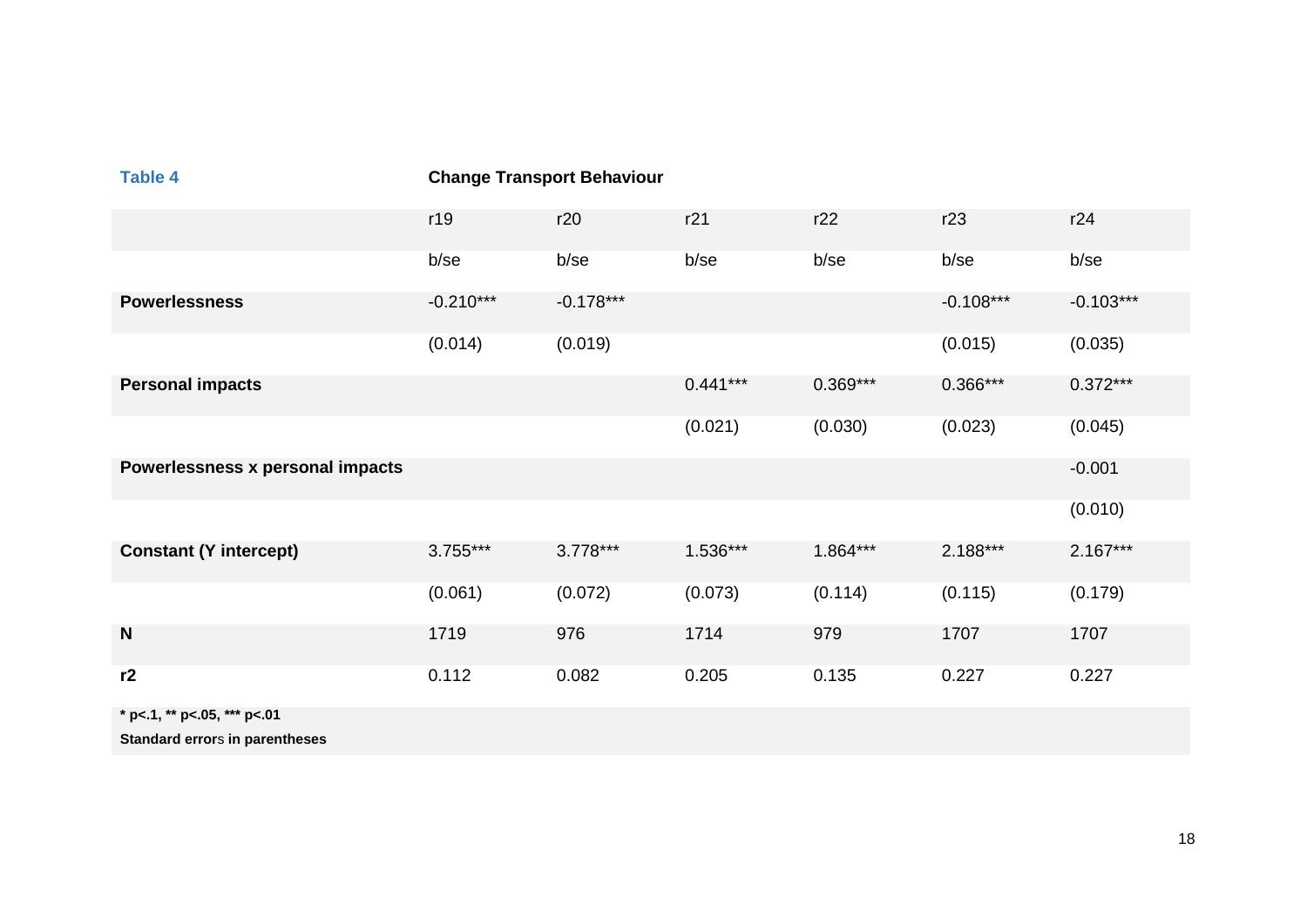Regression 19 shows *change transport actions* regressed against *powerlessness*. The coefficient is negative and statistically significant at the 1% level. An increase of *powerlessness* by one point correlates to a decrease in *change transport actions* by 0.210. Greater perceived powerlessness corresponds to a decrease in transport actions. The bar graph below demonstrates the correlation between these two variables.



Powerlessness (increasing)

Regression 20 shows *change transport actions* regressed against *powerlessness;* however, individuals who have some uncertainty about whether climate change is happening have been removed from analysis*. <sup>15</sup>* The coefficient is negative and statistically significant at the 1% level. An increase of *powerlessness* by one point correlates to a decrease in *change transport actions* by 0.178. Greater perceived powerlessness corresponds to a decrease in transport actions. The bar graph below demonstrates the correlation between these two variables.



Powerlessness (increasing)

<sup>15</sup> As can be seen in table 3 this drops around 743 people.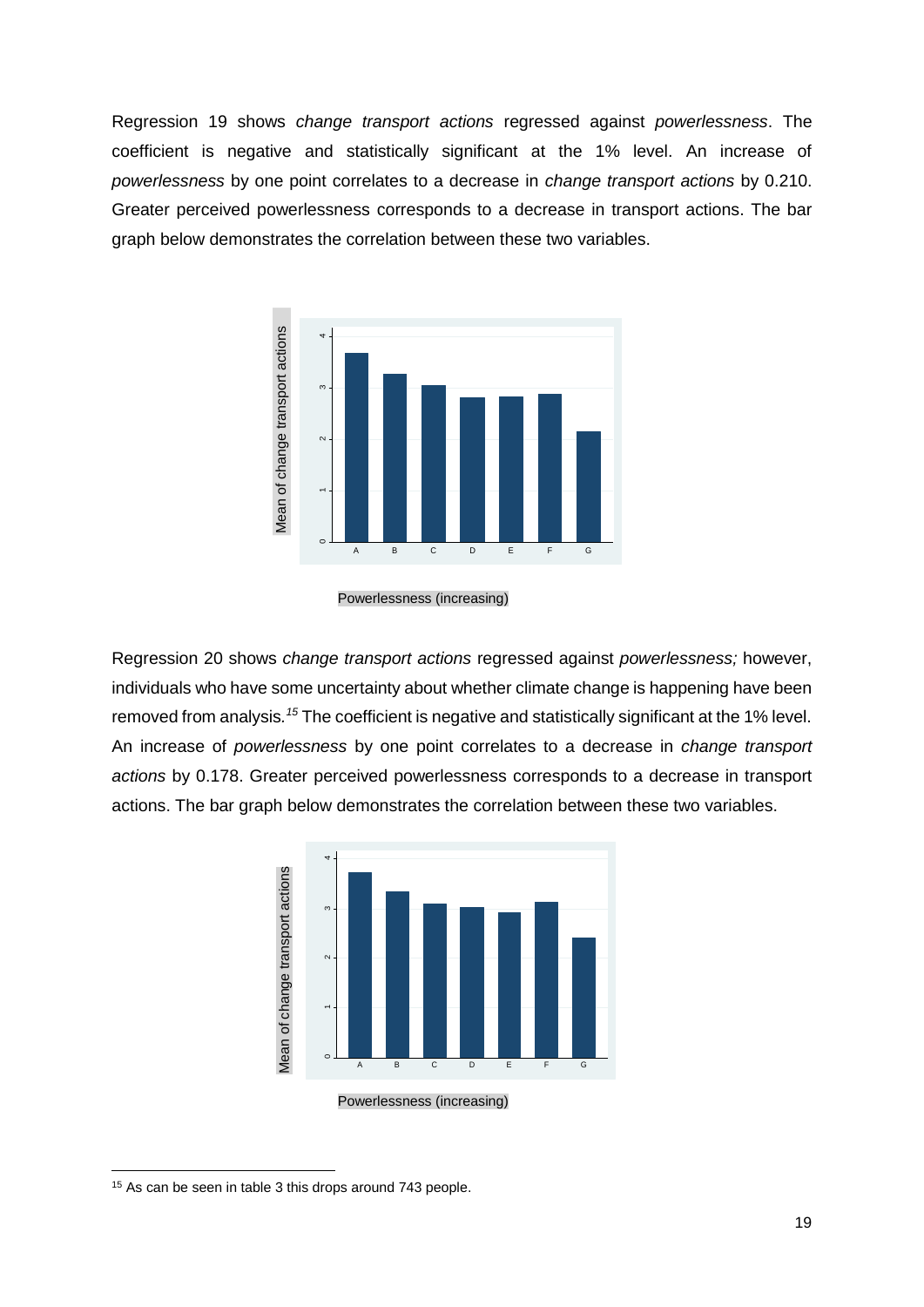Regression 21 shows *change transport actions* regressed against *personal impacts.* The coefficient is positive and statistically significant at the 1% level. An increase of *personal impacts* by one point correlates to an increase in *change transport actions* by 0.441. Higher perceived likelihood that climate change will impact on people like oneself correlates to an increase in transport actions. The bar graph below demonstrates the correlation between these two variables.



Personal impacts (increasing)

Regression 22 shows *change transport actions* regressed against *personal impacts;* however, individuals who have some uncertainty about whether climate change is happening have been removed from analysis.<sup>16</sup> The coefficient is positive and statistically significant at the 1% level. An increase of *personal impacts* by one point correlates to an increase in *change transport actions* by 0.369. Higher perceived likelihood that climate change will impact on people like oneself correlates to an increase in transport actions. The bar graph below demonstrates the correlation between these two variables. Francis Control and See The Seenal Impacts (increase is a the seen in table 3 this drops around 735 people.<br>
The coefficient is position in the seed of personal impacts by one point coefficient is positions by 0.369. Highe